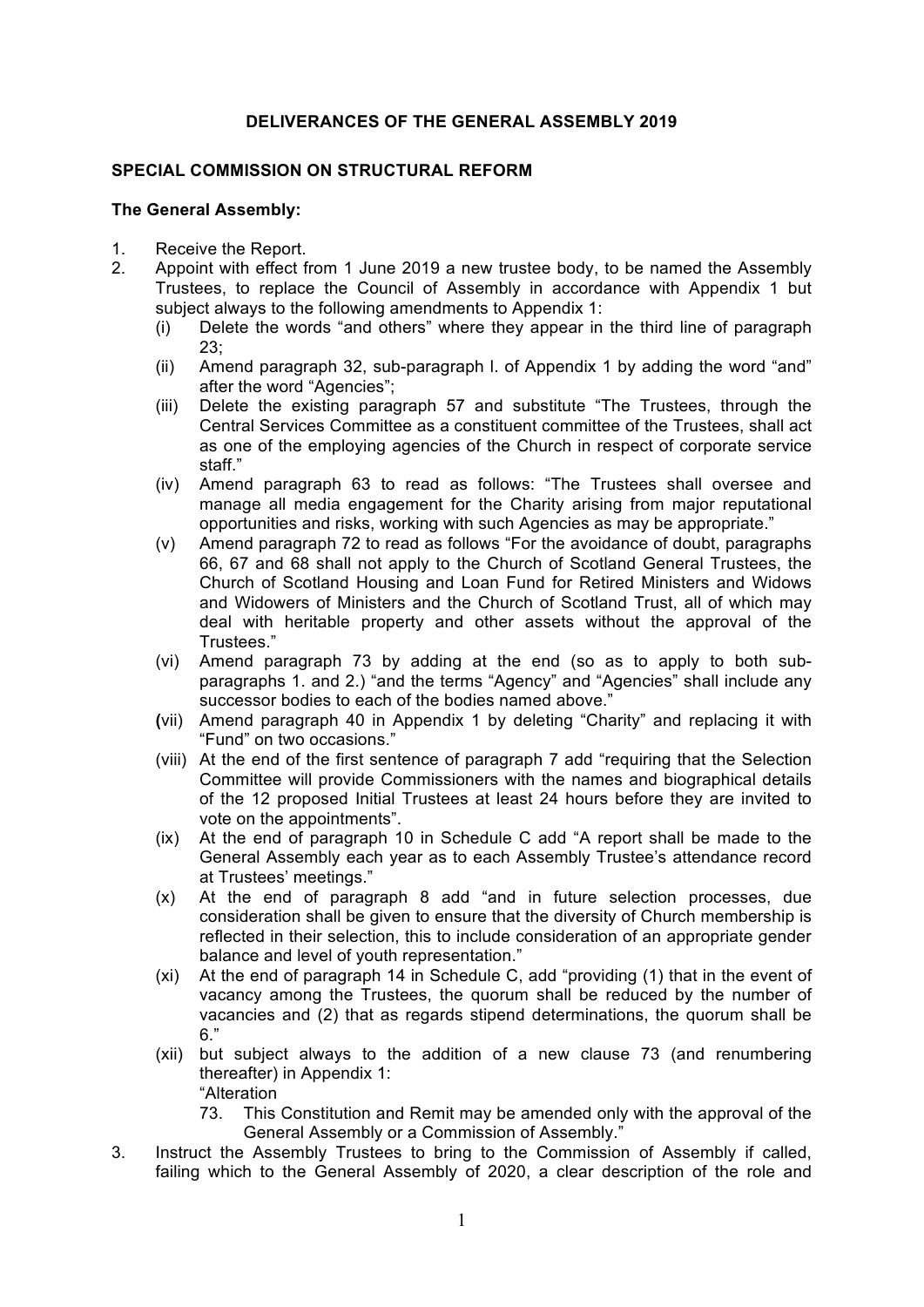composition of the Audit Committee, including a requirement that the Chair of the Audit Committee is not an Assembly Trustee.

- 4. Instruct the Assembly Trustees as a priority to consider and better define the relationships among the Convener, Chief Officer and Principal Clerk with a view to ensuring that the Chief Officer reports to the Convener of the Assembly Trustees and the Principal Clerk reports to the Convener of the Assembly Business Committee\*\*\*.
- 5. Instruct the Selection Committee to propose to this General Assembly the names of twelve trustees, each to serve from 1 June 2019 for periods of one, two or three years, including a Convener, a Vice-convener and an Administrative trustee.
- 6. Instruct the Assembly Trustees to appoint a senior management team to oversee the work of the Unincorporated Councils and Committees (SC011353) in accordance with the terms of Appendix 1 and to take steps immediately to appoint a Chief Officer and, where necessary, additional temporary support to facilitate the process of change.
- 7. Instruct the Assembly Trustees to begin reducing the administrative costs within the central organisation of the Church by 20%-30%, if possible within one to two years, and to initiate a review of the staff pay grade scheme and report to the General Assembly of 2020.
- 8. Approve, in accordance with paragraph 29 of Appendix 1, the merger of the Ministries Council with the Mission and Discipleship Council and the merger of the Church and Society Council with the World Mission Council, both to take effect on 1 January 2020, and instruct the Assembly Trustees to request that the Legal Questions Committee call a meeting of the Commission of Assembly as soon as possible but no later than 31 December 2019 to consider proposals from the Assembly Trustees in accordance with paragraph 29 for a name, structure, remit and membership of the two new groupings.
- 9. Instruct the Assembly Trustees to initiate discussion of ways in which the Social Care Council and Crossreach can become a more self-sustaining and financially viable organisation at "arm's-length" within SC011353 and to report progress to the General Assembly 2020.
- 10. Appoint a new Assembly Business Committee to replace the Assembly Arrangements Committee with effect from 1 June 2019 in accordance with Appendix 2.
- 11. Instruct the Selection Committee to propose the names of eight members of the Assembly Business Committee to this General Assembly, including a Convener and Vice-convener.
- 12. Instruct the Assembly Business Committee to prepare plans for the General Assembly 2020 to ensure that progress on structural reform is adequately considered in all its dimensions, and, in particular, that the Assembly Trustees are given the fullest opportunity to report on progress achieved on matters of strategy, finance, governance, and staffing.
- 13. Instruct the Assembly Business Committee, in consultation with the Legal Questions Committee, to bring forward amendments to Standing Orders to ensure that each Trustee is included as a corresponding member of the General Assembly when not otherwise a commissioner.
- 14. Instruct the Assembly Business Committee to report to the General Assembly 2020 on ways in which the composition and format of the General Assembly can more effectively and efficiently serve the work of the Church.
- 15. Discharge the Panel on Review and Reform with effect from 1st June 2019 and thank its Convener, members and officers for their service.
- 16. Instruct the Assembly Trustees to make provision for adequate research and analysis to be undertaken in order to inform the vision, strategy and policies of the Church.
- 17. Commend the work of the Principal Clerk in facilitating Presbytery reform and encourage him to continue this process with a view to reducing significantly the number of Presbyteries within the next five years.
- 18. Instruct the Mission and Discipleship Council\*\* to assume, from 1 June 2019, responsibility for organising Heart & Soul 2020.